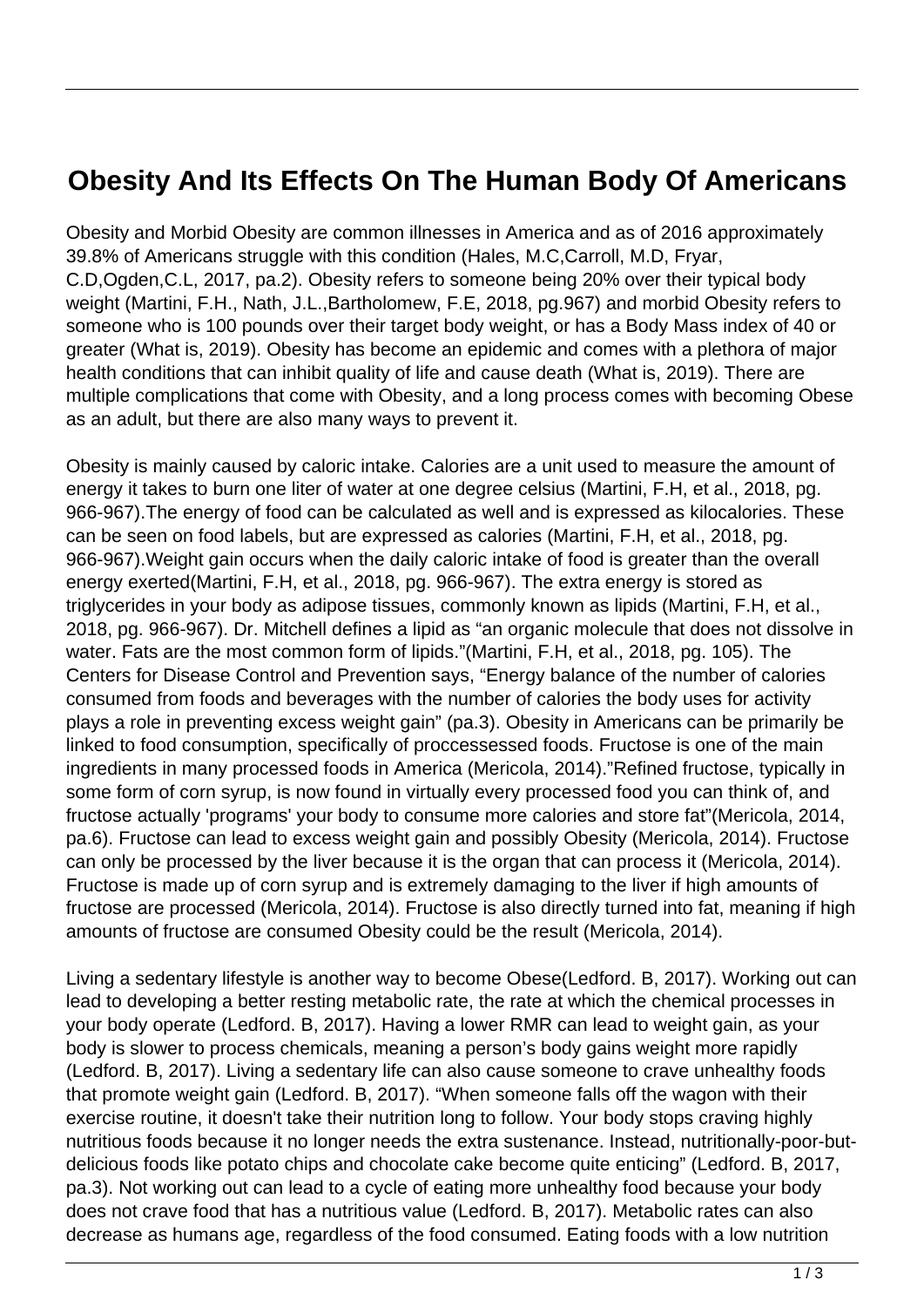value and a high processed fats and sugars, along with living a sedentary lifestyle and other causes can lead to having obesity.

Having obesity can lead to numerous physical health problems (Adult Obesity Causes & Consequences,2019). Being Obese can cause, but is not limited to these risk factors: Heart disease, Strokes, Type 2 diabetes, Certain cancers, Digestive problems, Gynecological problems, sexual problems, Sleep apnea, Osteoarthritis, and liver failure (Adult Obesity Causes & Consequences, 2019).The Quality of someone's life may decrease as well (Ledford, B, 2017). Other problems associated with a decrease in quality include but are not limited to: depression, disability, sexual problems, shame, guilt, social isolation, and lower work achievement (Ledford, B, 2017).Why are these risk factors associated with obesity? Here are some examples of how these problems accumulate in someone with obesity. "In people with obesity, the heart needs to work harder to pump blood around the body. This leads to high blood pressure, or hypertension. High blood pressure is the leading cause of stroke"(Cafasso, J, 2019, pa.8). An acute example of this would be Coronary Artery Disease. CAD is what typically leads to a heart attack (Mitchell, T, 2015, p.26). CAD is when the coronary arteries, the arteries that supply the heart with blood, become thicker with fatty deposits (Mitchell, T, 2015, p.26). Eventually the fatty deposits make it harder for blood to supply the heart with oxygen. (Mitchell, T, 2015, p.26).When this happens a myocardial ischemia occurs (Mitchell, T, 2015, p.26).This can lead directly to a heart attack if not taken care of (Mitchell, T, 2015, p.26). Myocardial ischemia can lead to myocardial infarction, otherwise known as a heart attack (Mitchell, T, 2015, p.26). A MI is when the coronary arteries can no longer supply enough oxygen to the heart, which leads to damaged heart muscle tissue (Mitchell, T, 2015, p.26). Someone with obesity will also deal with joint problems, as the joints are under more pressure in someone who has excess weight (Cafasso, J, 2019). Excess fat also builds up around the liver as you gain weight (Cafasso, J, 2019).This can lead to liver failure (Cafasso, J, 2019).

Obesity was also found to decrease the quality of life for someone with it. One way this is seen is through depression. "Obesity was found to increase the risk of depression, most pronounced among Americans and for clinically diagnosed depression" Why do people with obesity have a greater chance of struggling with obesity? Gwyn Cready, MBA, and Ted Kyle, RPh, MBA(2012) claim that, "People affected by obesity are often self-conscious about their appearance or their physical abilities. They withdraw or are excluded from social activities. They find themselves feeling more isolated from friends, co-workers and loved ones. All the while, their feelings of selfworth continue to fall. At the same time, obesity is affecting other organ systems, causing shortness of breath, aches, sleep troubles, chest pains and digestive problems – all of which can trigger feelings of sadness and despair, hallmarks of depression" ( pa.3).

Along with a higher chance for depression, Obesity can also cause lack of mobility (Mobility, 2019). This is because there is an unequal distribution of excess weight within the body (Mobility, 2019).The front of the body in the abdominal area is where most of the excess weight is stored, which results in the Anterior section of the body carrying more weight than the rest of the body(Mobility, 2019).This can make it difficult to move or even walk properly depending on how high the individual's BMI is (Mobility, 2019).Overall, Obesity can make it difficult for someone to function properly, physically and mentally.

How can Obesity be prevented? Preventing obesity can start at a young age (How to, 2019).Parents should be feeding them the appropriate proportions for the child's height and weight (How to, 2019).Older children should also be taught proper portion control with healthy